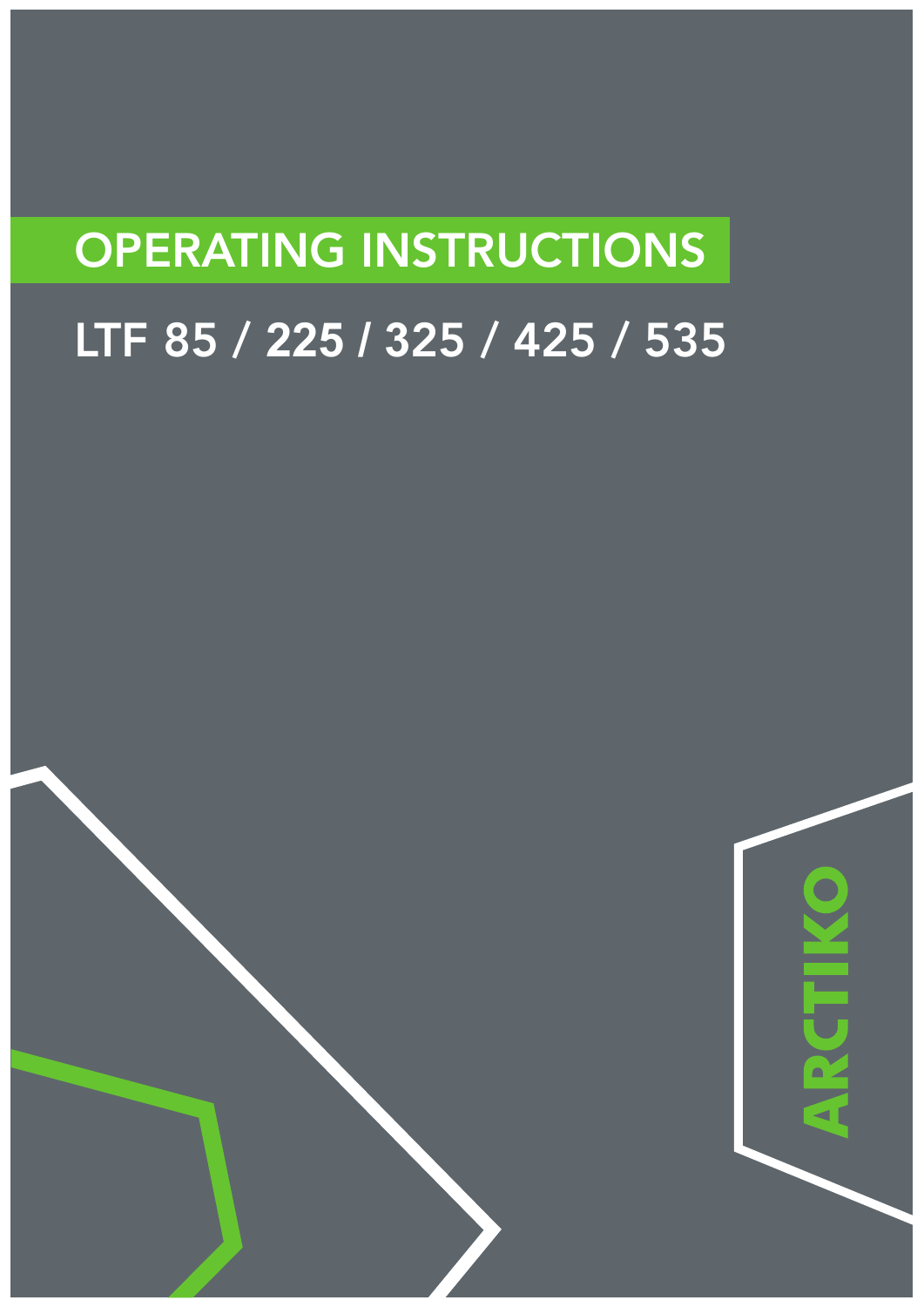# **ARCTIKO**

# **INDEX**

## **PAGE**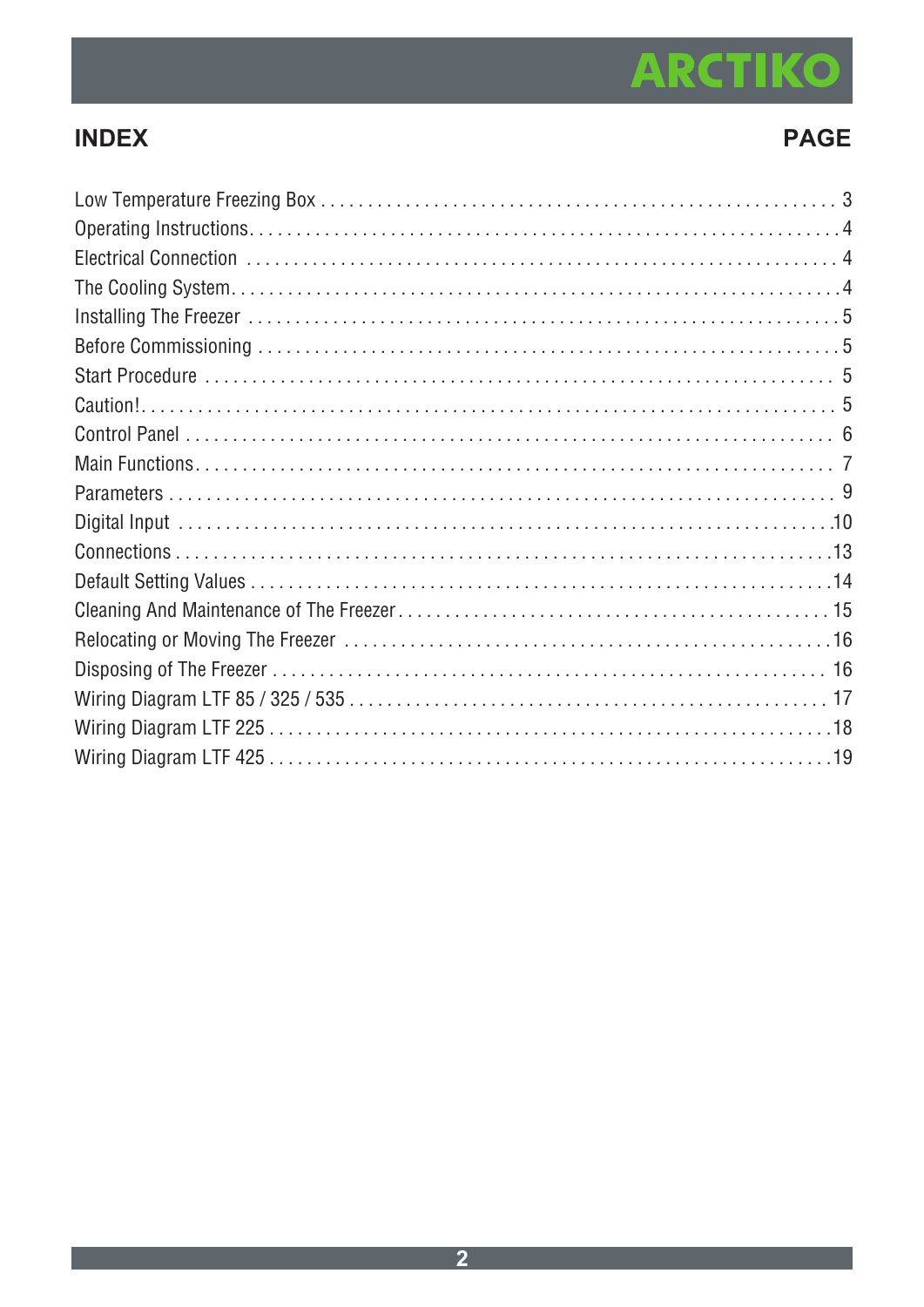## **Low Temperature Freezing Box**

For safety reasons, these operating instructions should be read before the freezer is commissioned. **The operating instructions should always be available to and accessible for the personnel!**

The drawings and symbols in these operating instructions are for safety purposes when commissioning and using the freezer.

Instruct the personnel in the use of the freezer (the temperature is -60°C). There is a risk of frost-bite if the contents or the sides of the inner container are touched! In the event of breakdown or irregularities contact professional instructors or repair technicians immediately.

The meaning of the symbols:



医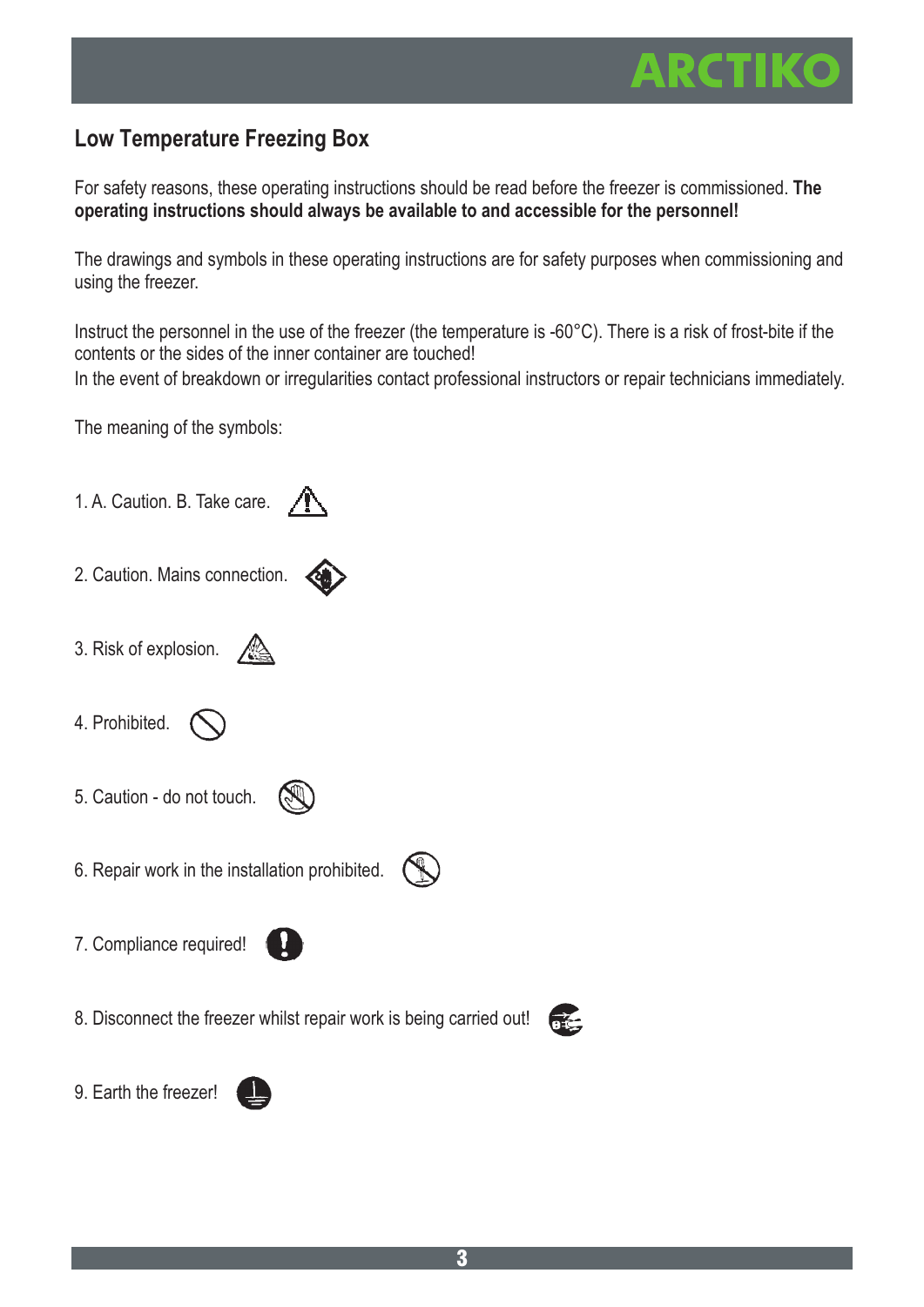

### **Operating Instructions**

- 1. The freezer should be connected by an authorised electrician, or by the company which sold the freezer! Incorrect installation may damage the freezer.
- 2. Place the freezer on a flat floor which can take the weight of the freezer.
- 3. The electrical installation should be earthed.
- 4. Do not use extension cables, but connect the freezer directly to a fixed installation. If the freezer is connected to a long extension cable there is the risk that the cable will become hot.
- 5. The freezer should be placed in a dry location, and should not be subjected to water on the cabinet. If water gets into the electrical parts it may cause short-circuiting.
- 6. In the event of functional or electrical irregularities, please contact an authorised servicing engineer.
- 7. Do not put bottles containing carbonic acid or inflammable products in the freezer.

Disposal and scrapping of the freezer: Remove the lock, so that there is no risk of children getting locked in the freezer whilst playing.

#### **Electrical Connection**

The machine meets current EU directives. Low voltage 2006/95/E.E.C. Electromagnetic compatibility 2004/108/E.E.C.

The machine should be given extra protection in accordance with the Electricity Supply Regulations in order to protect the user against dangerous electric shocks in the event of faults.

If the switch is for a three-pin plug, a three-pin plug should be used, and the conductor with yellow/green insulation should be connected to the Earth terminal.

### **The Cooling System**

The vaporiser is built into the wall of the inner container. This will be - 65°C, so there is a risk of frost-bite if it is touched. Always use thermal gloves when touching the contents of the freezer.

The condenser is placed on the inside of the cabinet. This means that the outside of the cabinet gets hot when in operation. The advantage of a hot cabinet is that it will always be dry.

The advantage of freezing boxes is that only a minimum amount of heat gets in when they are opened and closed.

Thermostat with digital display. Once the freezer is cooled down, the set temperature and the temperature shown will be the same.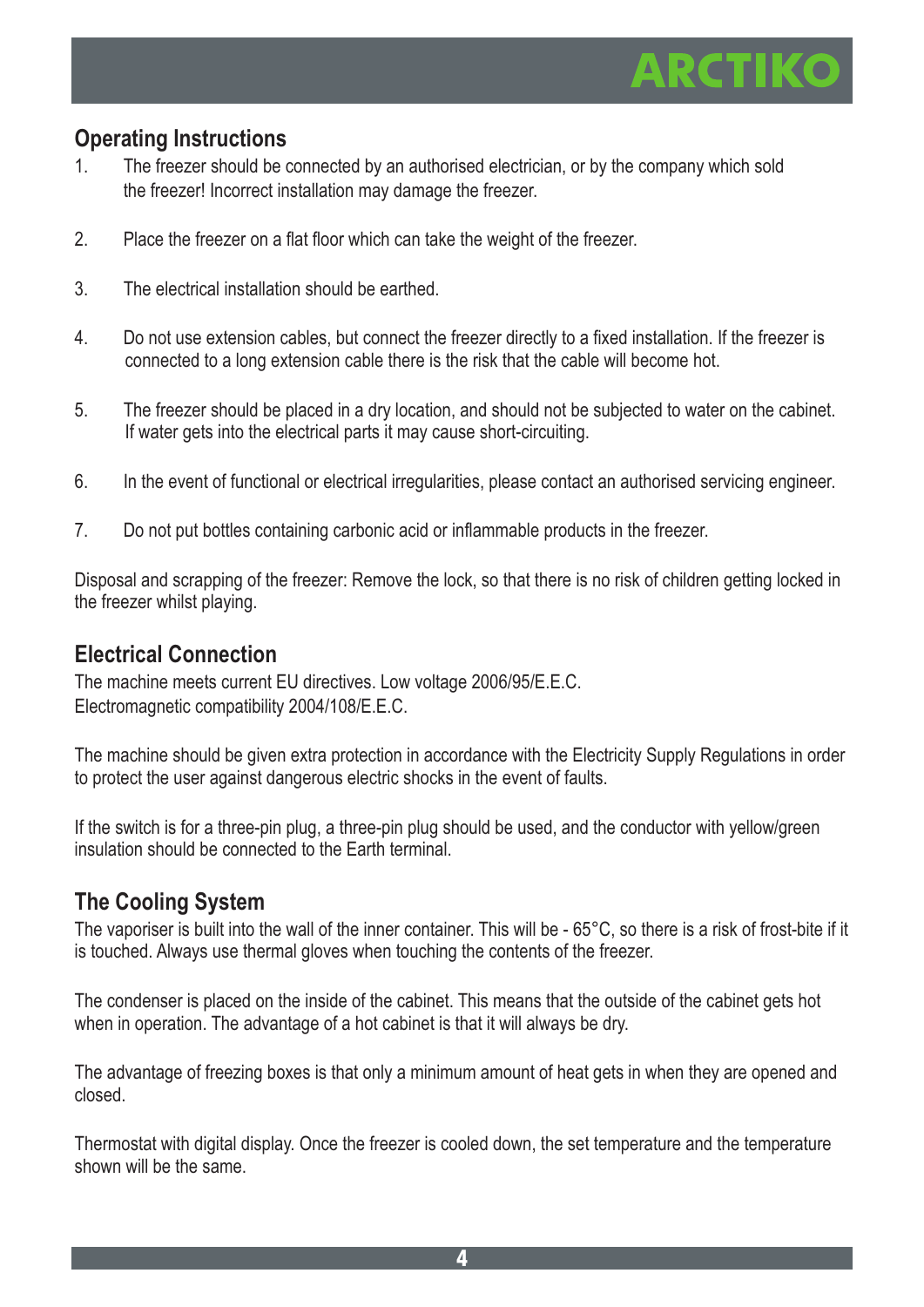

### **Installing the Freezer**

- 1. Connect the plug from the unit to power. If the electrical connection (the plug) has to be changed, always let an authorised electrician install the freezer (read the operation instructions).
- 2. The freezer should be located in a dry, cool place, out of direct sunlight. The freezer gives off a great deal of heat when in operation. If the ambient temperature is too high, there is a risk that the freezer will not operate correctly. It is recommended that the room be ventilated, so that the room temperature does not exceed 30°Celsius at most. Class N.
- 3. Place the freezer on a solid and flat substrate. This will eliminate any vibration and irritating noise. The freezer should be placed with at least 10 cm free to the sides, at least 15 cm free at the back, and at least 100 cm free to the ceiling.

The installation should be fused with a 16 A fuse.

#### **Before Commissioning**

Clean the freezer both inside and out using a damp, wrung out cloth. Dry with a dry cloth.

The smell from the plastic parts in the freezer will disappear once the freezer has been cooled down.

#### **Start Procedure**

Put the plug in the socket. The freezer should run for at least 1 hours before the thermostat is changed. (Stabilisation of the cooling system).

#### **Caution!**

Do not place bottles or boxes containing carbonic acid or chemical agents in the freezer.

Do not place inflammable liquids such as ethane, petrol or alcohol in the freezer. Risk of explosion!

No bottles or tins should be placed in the freezer, as they could explode and cause injury to personnel.

Always use thermal gloves when operating the freezer, to reduce the risk of frost-bite.

**In the event of repair work or corrective action in the installation in the machine room, the plug should always be removed! Repair work in the installation should be carried out by an authorised electrician!**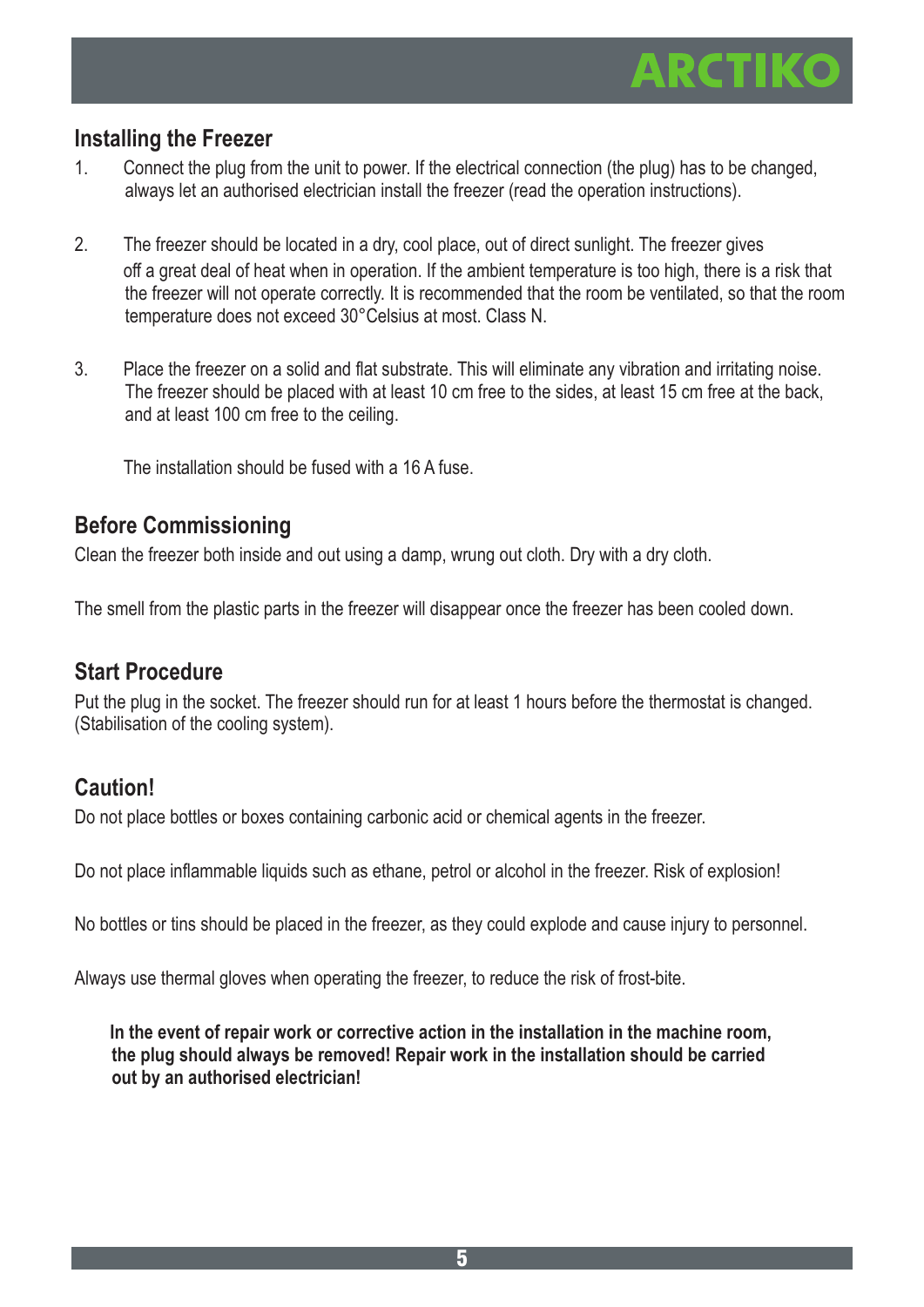# **CONTROL PANEL** (Dixell XR30CX Controller)

- **SET:** To display target set point; in programming mode it selects a parameter or confirm an operation.
- **(DEF):**  $\frac{1}{2}$  To start a manual defrost
- **(UP):** To see the max. stored temperature; in programming

mode it browses the parameter codes or increases the displayed value.

- **(DOWN):** To see the min stored temperature; in programming mode it browses the parameter codes or decreases the displayed value.
	- $\langle \cdot | \cdot \rangle$ To switch the instrument off, if onF = oFF.



**NOT USED**

#### **KEY COMBINATIONS:**

|     |  | To loo |
|-----|--|--------|
| SET |  | To en  |

- ck & unlock the keyboard.
- $SET + \bullet$  To enter in programming mode.
- **SET** +  $\triangle$  To return to the room temperature display.

### **USE OF LEDS**

Each LED function is described in the following table

| <b>LED</b>                              | <b>MODE</b> | <b>FUNCTION</b>                |  |  |
|-----------------------------------------|-------------|--------------------------------|--|--|
| 涞                                       | 0N          | Compressor enabled             |  |  |
| 楽                                       | Flashing    | Anti-short cycle delay enabled |  |  |
| 茶                                       | 0N          | Defrost enabled                |  |  |
| $\mathbf{C}$                            | 0N          | An alarm is occurring          |  |  |
|                                         | ΟN          | Continuous cycle is running    |  |  |
|                                         | 0N          | Energy saving enabled          |  |  |
| $\mathrm{^{\circ}C}/\mathrm{^{\circ}F}$ | ΟN          | Measurement unit               |  |  |
| $^{\circ}$ C/ $^{\circ}$ F              | Flashing    | Programming phase              |  |  |

#### **HOW TO SEE THE MIN TEMPERATURE**

- 1. Press and release the  $\blacktriangledown$  key.
- 2. The "Lo" message will be displayed followed by the minimum temperature recorded.
- 3. By pressing the  $\blacktriangledown$  key again or by waiting 5s the normal display will be restored.

### **HOW TO SEE THE MAX TEMPERATURE**

- 1. Press and release the  $\triangle$  key.
- 2. The "Hi" message will be displayed followed by the maximum temperature recorded.
- 3. By pressing the  $\triangle$  key again or by waiting 5s the normal display will be restored.



*Figure 1*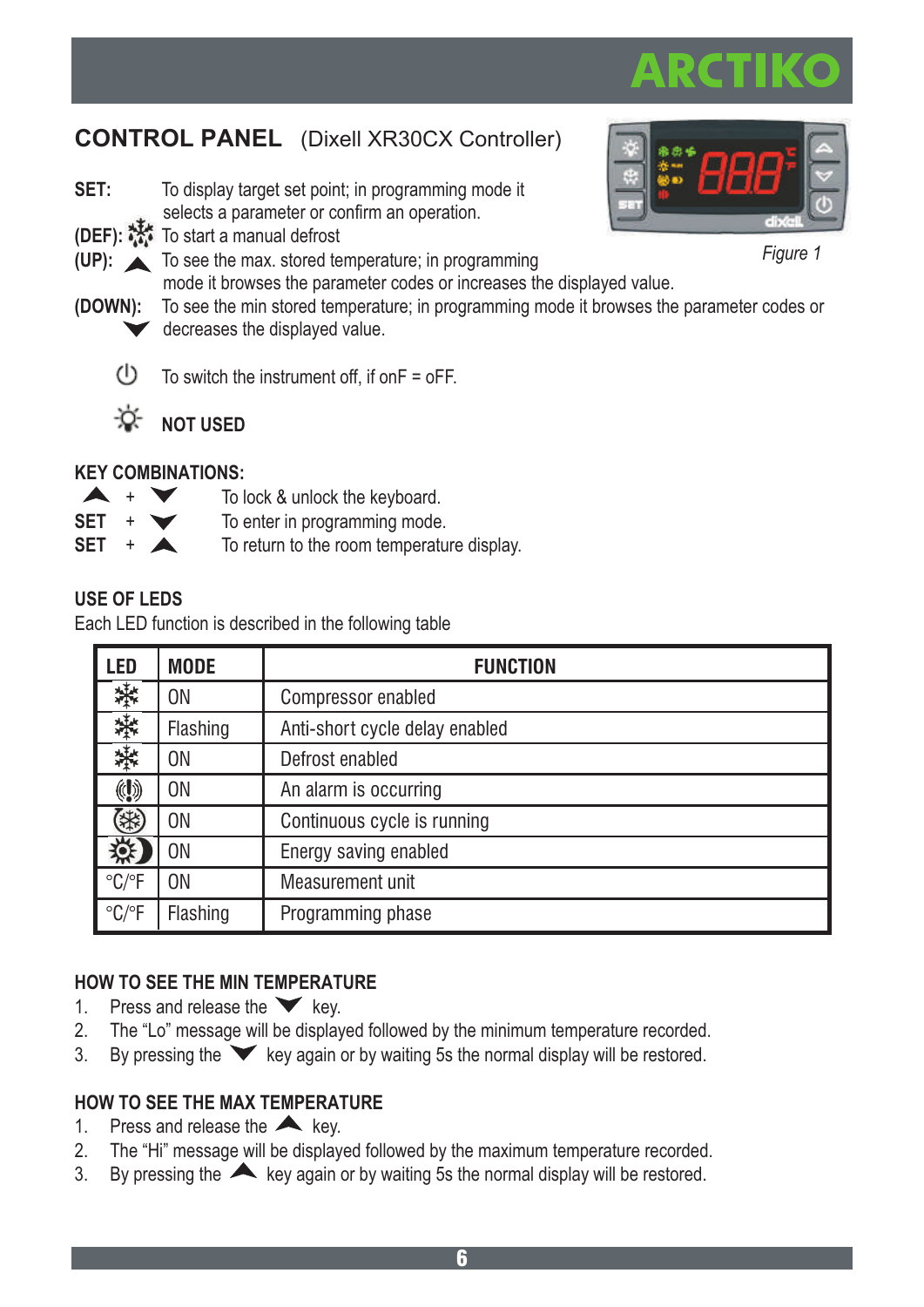# ARCTIK

#### **HOW TO RESET THE MAX AND MIN TEMPERATURE RECORDED**

- 1. Hold press the SET key for more than 3s, while the max. or min temperature is displayed. (rSt message will be displayed)
- 2. To confirm the operation the "rSt" message starts blinking and the normal temperature will be displayed.

### **MAIN FUNCTIONS**

#### **HOW TO SEE THE SETPOINT**



- 1. Push and immediately release the **SET** key: the display will show the Set point value;
- 2. Push and immediately release the **SET** key or wait for 5 seconds to display the probe value again.

#### **HOW TO CHANGE THE SETPOINT**

- 1. Push the SET key for more than 2 seconds to change the Set point value;
- 2. The value of the set point will be displayed and the **"°C" or "°F"** LED starts blinking;
- 3. To change the Set value push the  $\blacktriangle$  or  $\blacktriangledown$  arrows within 10s.
- 4. To memorise the new set point value push the SET key again or wait 10s.

#### **HOW TO START A MANUAL DEFROST**

**E** Push the DEF key for more than 2 seconds and a manual defrost will start.

#### **HOW TO CHANGE A PARAMETER VALUE**

To change the parameter's value operate as follows:

1. Enter the Programming mode by pressing the **Set and DOWN ke**y for 3s



- (the **"°C" or "°F"** LED starts blinking).
- 2. Select the required parameter.
- 3. Press the **"SET"** key to display its value.
- 4. Use **"UP"** or **"DOWN"** to change its value.
- 5. Press **"SET"** to store the new value and move to the following parameter. **To exit:** Press **SET + UP** or wait 15s without pressing a key.

**NOTE:** the set value is stored even when the procedure is exited by waiting the time-out to expire.

#### **THE HIDDEN MENU**

The hidden menu Includes all the parameters of the instrument.

#### **6.6.1 HOW TO ENTER THE HIDDEN MENU**



- 1. Enter the Programming mode by pressing the Set  $\blacktriangleright$  key for 3s (the **"°C" or "°F"** LED starts blinking).
- 2. Released the keys, then push again the Set+  $\blacktriangledown$  keys for more than 7s. The Pr2 label will be displayed immediately followed from the HY parameter. **NOW YOU ARE IN THE HIDDEN MENU.**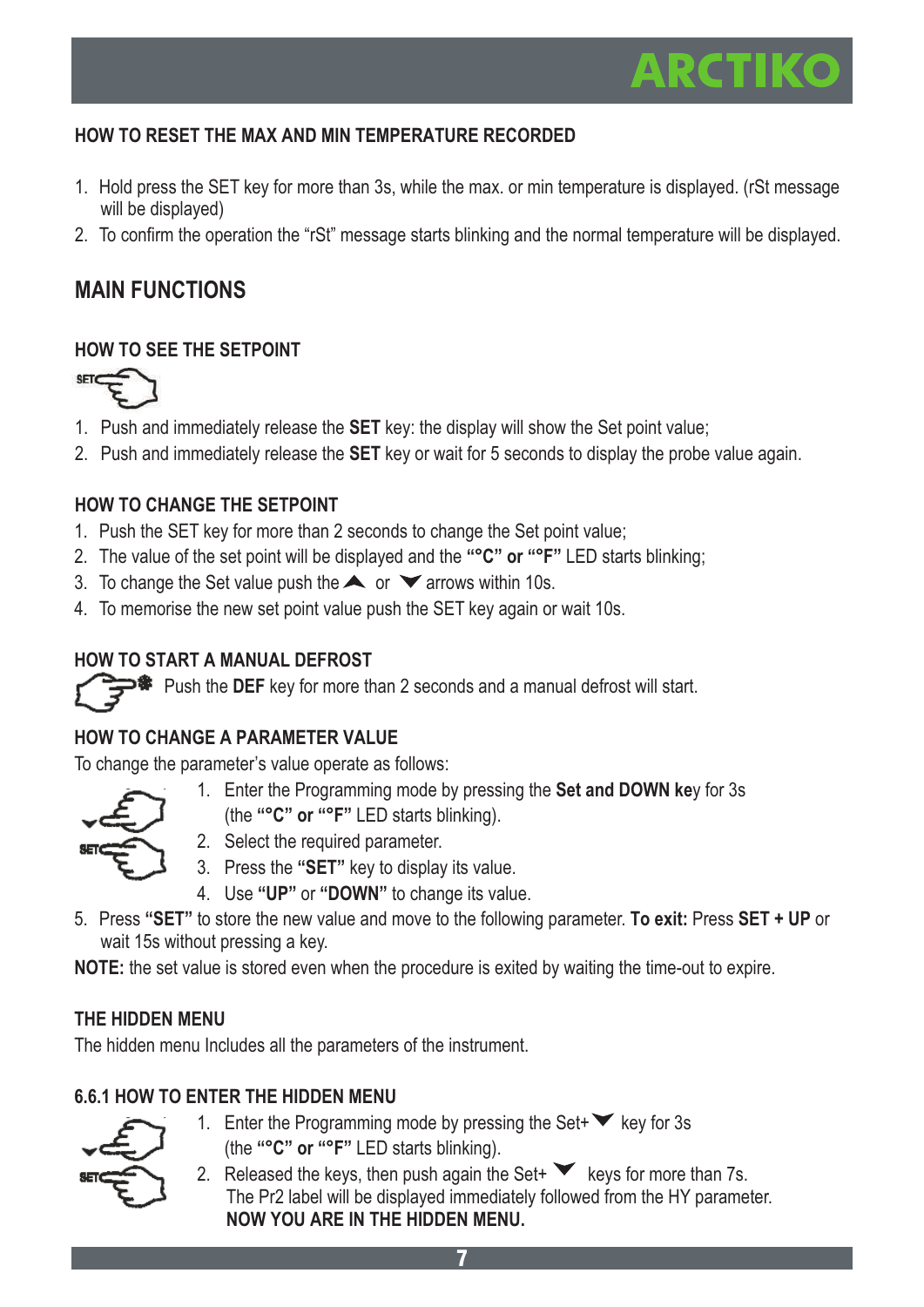# ARCTIK

- 3. Select the required parameter.
- 4. Press the **"SET**" key to display its value.
- 5. Use  $\triangle$  or  $\triangledown$  to change its value.
- 6. Press **"SET"** to store the new value and move to the following parameter. **To exit:** Press **SET +** or wait 15s without pressing a key.
- **NOTE1:** if none parameter is present in Pr1, after 3s the "noP" message is displayed. Keep the keys pushed till the Pr2 message is displayed.
- **NOTE2:** the set value is stored even when the procedure is exited by waiting the time-out to expire.

#### **6.6.2 HOW TO MOVE A PARAMETER FROM THE HIDDEN MENU TO THE FIRST LEVEL AND VICEVERSA.**

Each parameter present in the HIDDEN MENU can be removed or put into "THE FIRST LEVEL" (user level) by pressing **"SET"** +

In HIDDEN MENU when a parameter is present in First Level the decimal point is on.

# **HOW TO LOCK THE KEYBOARD**

- 1. Keep pressed for more than 3 s the  $\blacktriangle$  and  $\blacktriangledown$  keys.
- 2. The **"POF"** message will be displayed and the keyboard will be locked. At this point it will be possible only to see the set point or the MAX o Min temperature stored
- 3. If a key is pressed more than 3s the "POF" message will be displayed.

#### **TO UNLOCK THE KEYBOARD**

Keep pressed together for more than 3s the  $\blacktriangle$  and  $\blacktriangledown$  keys, till the "Pon" message will be displayed.

#### **THE CONTINUOUS CYCLE**



When defrost is not in progress, it can be activated by holding the  $\blacktriangle$  key pressed. for about 3 seconds.

The compressor operates to maintain the **"ccS"** set point for the time set through the **"CCt"** parameter. The cycle can be terminated before the end of the set time using the same activation key  $\triangle$  " for 3 seconds.

#### **THE ON/OFF FUNCTION**

With **"onF = oFF"**, pushing the **ON/OFF** key, the instrument is switched off. The **"OFF"** message is displayed. In this configuration, the regulation is disabled. To switch the instrument on, push again the ON/OFF key.

#### **WARNING: Loads connected to the normally closed contacts of the relays are always supplied and under voltage, even if the instrument is in stand by mode.**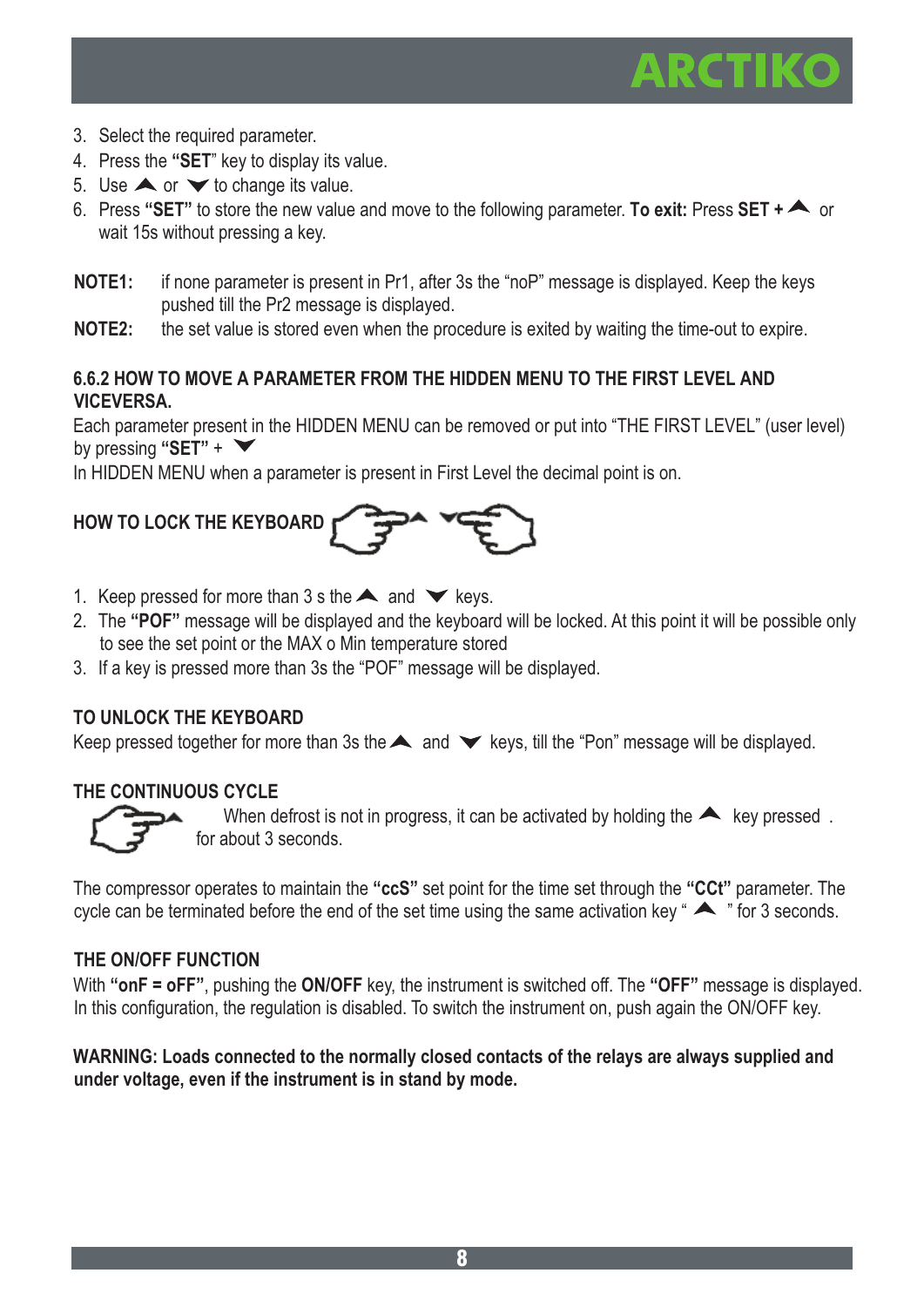### **PARAMETERS**

#### **REGULATION**

- Hy Differential:  $(0.1 \div 25.5^{\circ} \text{C} / 1 \div 255^{\circ} \text{F})$  Intervention differential for set point. Compressor Cut IN is Set Point + differential (Hy). Compressor Cut OUT is when the temperature reaches the set point.
- LS Minimum set point:  $(-100^{\circ}C \div \text{SET}$ ; [-148F  $\div$  SET): Sets the minimum value for the set point.
- **US Maximum set point:** (SET÷150°C/ SET÷302°F). Set the maximum value for set point.
- **Ot Thermostat probe calibration:**  $(-12.0 \div 12.0^{\circ}C; -120 \div 120^{\circ}F)$  allows to adjust possible offset of the thermostat probe.
- **OdS Outputs activation delay at start up:** (0÷255min) This function is enabled at the initial start up of the instrument and inhibits any output activation for the period of time set in the parameter.
- **AC Anti-short cycle delay:** (0÷50 min) minimum interval between the compressor stop and the following restart.
- **CCt Compressor ON time during continuous cycle:** (0.0÷24.0h; res. 10min) Allows to set the length of the continuous cycle: compressor stays on without interruption for the Cct time. Can be used, for instance, when the room is filled with new products.
- **CCS** Set point for continuous cycle:  $(-100 \div 150^{\circ}$ C;  $-148^{\circ}$  F  $\div 302^{\circ}$  F) it sets the set point used during the continuous cycle.
- **Con Compressor ON time with faulty probe:** (0÷255 min) time during which the compressor is active in case of faulty thermostat probe. With COn=0 compressor is always OFF.
- **COF Compressor OFF time with faulty probe:** (0÷255 min) time during which the compressor is OFF in case of faulty thermostat probe. With COF=0 compressor is always active.
- **CH** Type of action: CL = cooling; Ht = heating.

#### **DISPLAY**

- **CF Temperature measurement unit**: **°C**=Celsius; **°F**=Fahrenheit. WARNING: When the measurement unit is changed the SET point and the values of the parameters Hy, LS, US, Ot, ALU and ALL have to be checked and modified if necessary).
- **rES** Resolution (for  $^{\circ}$ C): (in = 1 $^{\circ}$ C; dE = 0.1 $^{\circ}$ C) allows decimal point display.
- **dLy Display delay:** (0 ÷20.0m; risul. 10s) when the temperature increases, the display is updated of 1 °C/1°F after this time.

#### **DEFROST**

- **IdF** Interval between defrost cycles:  $(0+120h)$  Determines the time interval between the beginning of two defrost cycles.
- **MdF (Maximum) length for defrost:** (0÷255min) When **P2P = n**, (not evaporator probe: timed defrost) it sets the defrost duration, when **P2P = y** (defrost end based on temperature) it sets the maximum length for defrost.
- **dFd Temperature displayed during defrost:** (rt = real temperature; it = temperature at defrost start; **SEt** = set point; dEF = **"dEF"** label)
- **dAd MAX display delay after defrost:** (0÷255min). Sets the maximum time between the end of defrost and the restarting of the real room temperature display.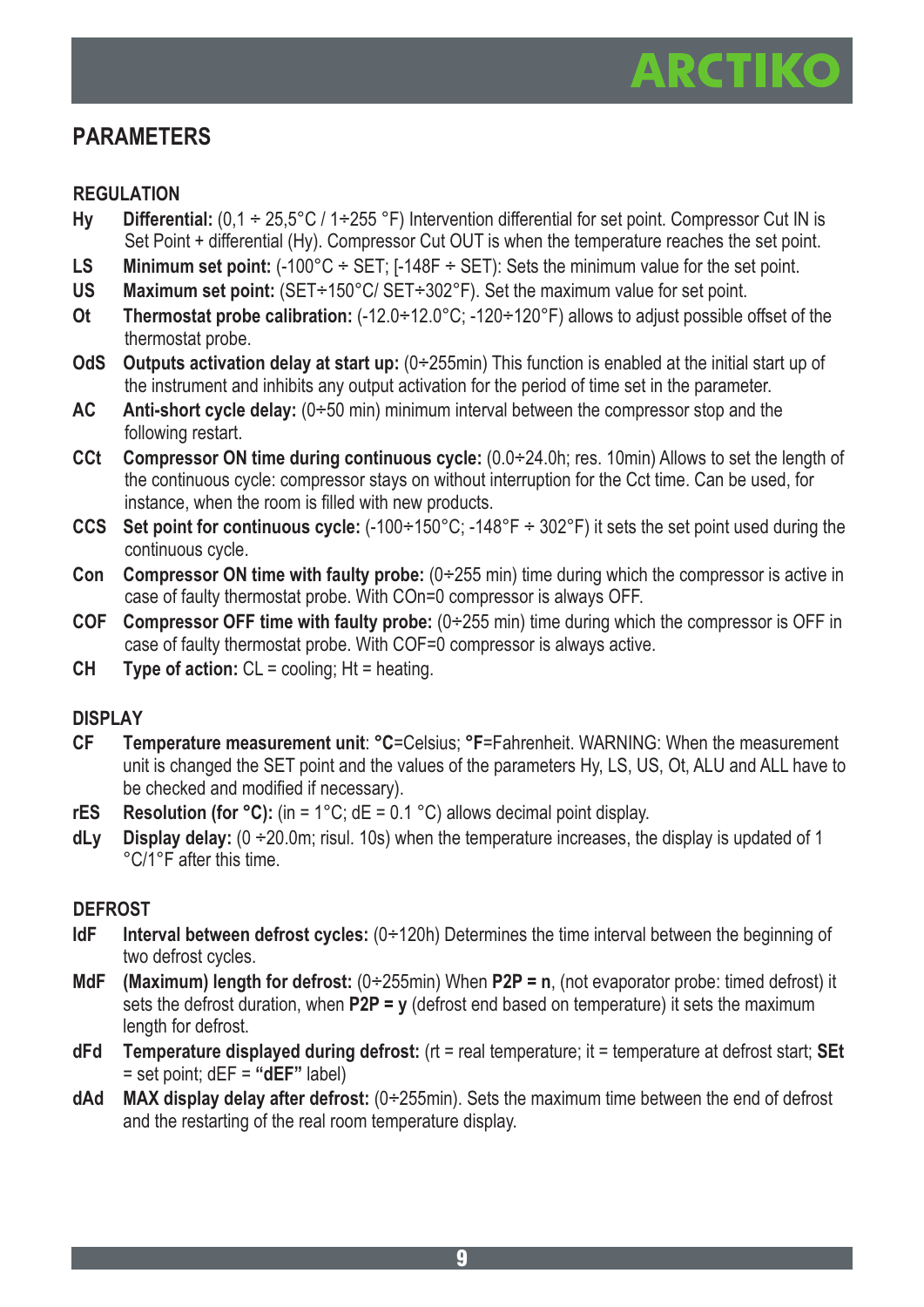#### **ALARMS**

**ALC Temperature alarms configuration:** (Ab; rE)

Ab= absolute temperature: alarm temperature is given by the ALL or ALU values. rE = temperature alarms are referred to the set point. Temperature alarm is enabled when the temperature exceeds the "SET+ALU" or "SET-ALL" values.

- **ALU MAXIMUM temperature alarm:** (SET÷150°C; SET÷302°F) when this temperature is reached the alarm is enabled, after the "ALd" delay time.
- **ALL Minimum temperature alarm:** (-100.0 ÷ SET°C; -148÷302°F) when this temperature is reached the alarm is enabled, after the "ALd" delay time.
- **AFH Differential for temperature alarm recovery:** (0,1÷25,5°C; 1÷45°F) Intervention differential for recovery of temperature alarm.
- **Ald Temperature alarm delay:** (0÷255 min) time interval between the detection of an alarm condition and alarm signalling.
- **dAo Exclusion of temperature alarm at startup:** (from 0.0 min to 23.5h) time interval between the detection of the temperature alarm condition after instrument power on and alarm signalling.

#### **ALARM RELAY MANAGEMENT**

- **tbA Alarm relay silencing (with oA1=ALr):** (n= silencing disabled: alarm relay stays on till alarm condition lasts, y =silencing enabled: alarm relay is switched OFF by pressing a key during an alarm).
- **Aro Alarm relay activation with power failure:**  $y =$  the alarm relay is activated if a temperature alarm happens during a power failure n = the alarm relay is never activated during a power failure **ALF Alarm relay activation for all the alarms:**
	- $v =$  the alarm relav is activated for all the alarms

n = the alarm relay is activated only in case temperature alarms and regulation probe failure.

- **bon Time of buzzer restart after muting, in case of alarm duration:** (0÷30min; with 0 the buzzer is always off after muting)
- **AoP Alarm relay polarity:** it set if the alarm relay is open or closed when an alarm happens. CL= terminals 1-2 closed during an alarm; oP = terminals 1-2 open during an alarm

#### **DIGITAL INPUT**

- **i1P** Digital input polarity:  $\circ$ P: the digital input is activated by opening the contact: CL: the digital input is activated by closing the contact.
- **i1F** Digital input configuration: FAL = external alarm: "FA" message is displayed; bAL = serious alarm "CA" message is displayed. PAL = pressure switch alarm, "CA" message is displayed; dor = door switch function; dEF = activation of a defrost cycle; AUS = to switch on the second relay if oA1 = AUS; Htr = kind of action inversion (cooling – heating); FAn = not set it; ES = Energy saving.
- **did:** (0÷255 min) **with i1F= EAL or i1F = bAL digital input alarm delay:** delay between the detection of the external alarm condition and its signalling.

#### **with i1F= dor: door open signalling delay**

**with i1F = PAL: time for pressure switch function:** time interval to calculate the number of the pressure switch activation.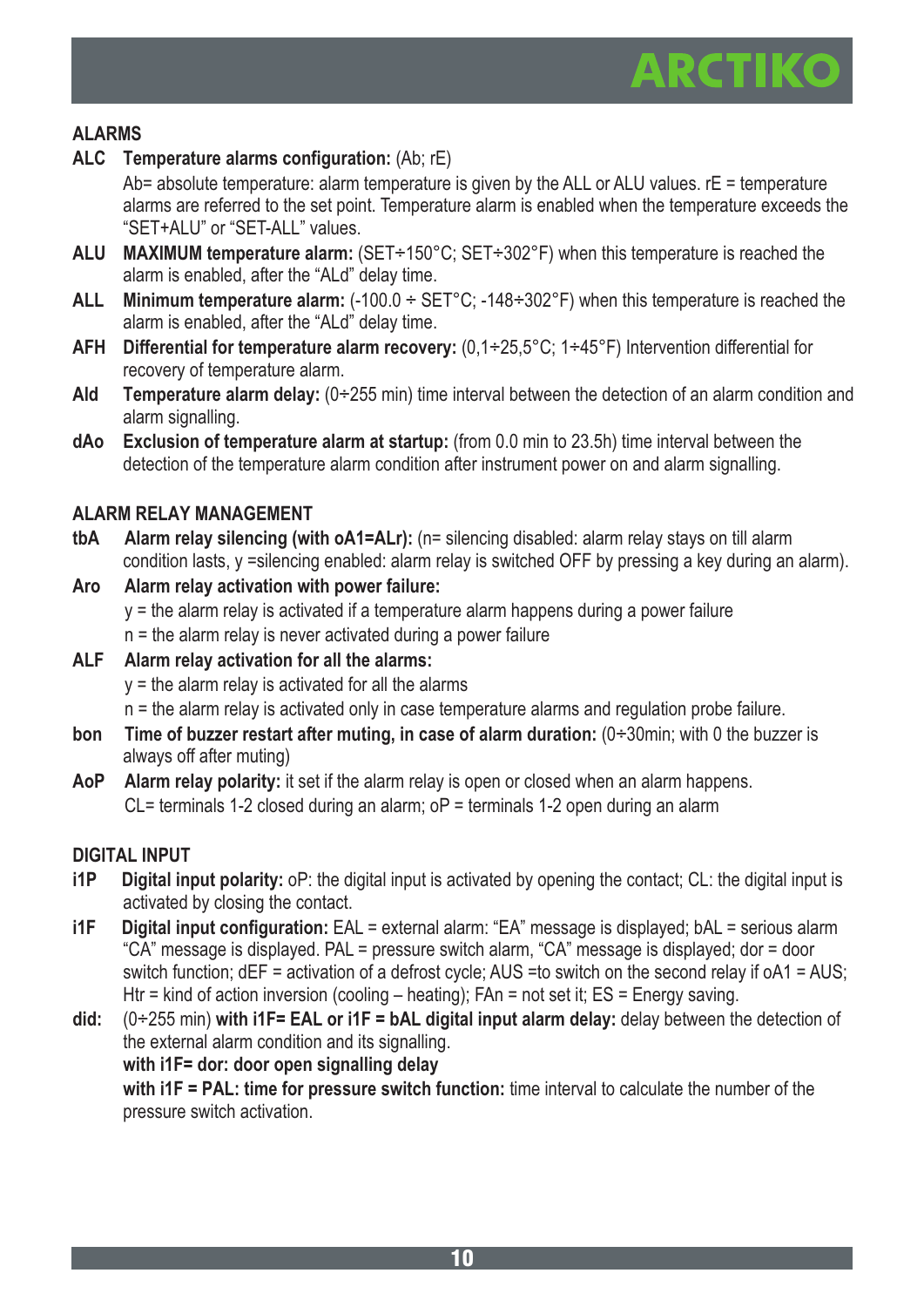# ARCTIKO

**nPS** Pressure switch number: (0 ÷15) Number of activation of the pressure switch, during the "did" interval, before signalling the alarm event (I2F= PAL). If the nPS activation in the did time is reached, switch off and on the instrument to

restart normal regulation.

- **odc Compressor status with door open:** no, Fan = normal; CPr; **F\_C =** Compressor OFF.
- **rrd Outputs restart after doA alarm: no =** outputs not affected by the doA alarm; **yES =** outputs restart with the doA alarm;
- **HES Temperature increase during the Energy Saving cycle:** (-30,0°C÷30,0°C/-22÷86°F) it sets the increasing value of the set point during the Energy Saving cycle.

#### **OTHER**

- **Adr Serial address** (1÷244): Identifies the instrument address when connected to a ModBUS compatible monitoring system.
- **PbC** Type of probe: it allows to set the kind of probe used by the instrument: PtC = PTC probe, Pt1 = Pt1000 probe.
- **onF** on/off key enabling: nu = disabled; oFF = enabled; ES = not set it.
- **rSE Real set point:** (readable only), it shows the set point used during the energy saving cycle or during the continuous cycle.
- **rEL Software release** for internal use.
- **Ptb Parameter table code:** readable only.

### **DIGITAL INPUT**

The free voltage digital input is programmable in different configurations by the "i1F" parameter.

#### **DOOR SWITCH INPUT (i1F = dor)**

It signals the door status and the corresponding relay output status through the "odc" parameter: **no, Fan =** normal (any change); **CPr, F\_C =** Compressor OFF.

Since the door is opened, after the delay time set through parameter "did", the door alarm is enabled, the display shows the message **"dA" and the regulation restarts is rtr = yES**. The alarm stops as soon as the external digital input is disabled again. With the door open, the high and low temperature alarms are disabled.

#### **GENERIC ALARM (i1F = EAL)**

As soon as the digital input is activated the unit will wait for **"did"** time delay before signalling the **"EAL"** alarm message. The outputs status don't change. The alarm stops just after the digital input is de-activated.

#### **SERIOUS ALARM MODE (i1F = bAL)**

When the digital input is activated, the unit will wait for **"did"** delay before signalling the **"CA"** alarm message. The relay outputs are switched OFF. The alarm will stop as soon as the digital input is deactivated.

#### **PRESSURE SWITCH (i1F = PAL)**

If during the interval time set by "did" parameter, the pressure switch has reached the number of activation of the **"nPS"** parameter, the **"CA"** pressure alarm message will be displayed. The compressor and the regulation are stopped. When the digital input is ON the compressor is always OFF.

**If the nPS activation in the did time is reached, switch off and on the instrument to restart normal regulation.**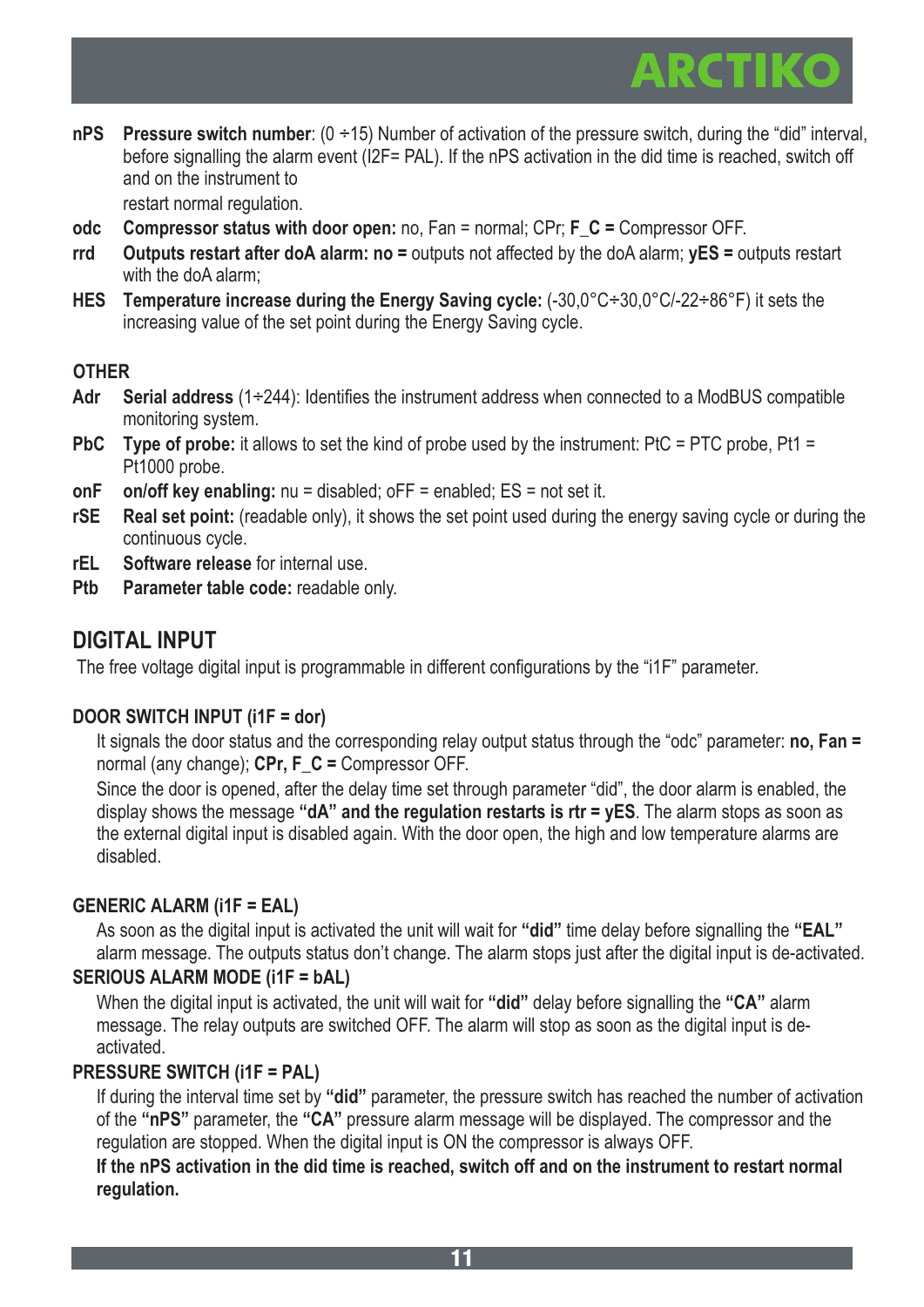

#### **START DEFROST (i1F = dFr)**

It starts a defrost if there are the right conditions. After the defrost is finished, the normal regulation will restart only if the digital input is disabled otherwise the instrument will wait until the "MdF" safety time is expired.

#### **INVERSION OF THE KIND OF ACTION: HEATINGCOOLING (i1F = Htr)**

This function allows to invert the regulation of the controller: from cooling to heating and viceversa.

#### **ENERGY SAVING (i1F = ES)**

The Energy Saving function allows to change the set point value as the result of the SET+ HES (parameter) sum. This function is enabled until the digital input is activated.

#### **DIGITAL INPUTS POLARITY**

The digital input polarity depends on the **"i1P"** parameter. **i1P=CL:** the input is activated by closing the contact. **i1P=OP:** the input is activated by opening the contact

#### **ALARM SIGNALS**

| Message | Cause                              | Outputs                                           |  |
|---------|------------------------------------|---------------------------------------------------|--|
| "P1"    | Room probe failure                 | Compressor output acc. to par. "Con" and<br>"COF" |  |
| l"HA"   | Maximum temperature alarm          | Outputs unchanged.                                |  |
| "LA"    | Minimum temperature alarm          | Outputs unchanged.                                |  |
| "dA"    | Door open                          | Compressor according to rrd                       |  |
| "EA"    | External alarm                     | Output unchanged.                                 |  |
| "CA"    | Serious<br>external<br>$(i1F=BAL)$ | alarm All outputs OFF.                            |  |
| "CA"    | switch<br>Pressure<br>$(i1F=PAL)$  | alarm All outputs OFF                             |  |

#### **ALARM RECOVERY**

Probe alarm **"P1"** starts some seconds after the fault in the related probe; it automatically stops some seconds after the probe restarts normal operation. Check connections before replacing the probe. Temperature alarms **"HA"** and **"LA"** automatically stop as soon as the thermostat temperature returns to normal values.

Alarms **"EA**" and **"CA"** (with i1F=bAL) recover as soon as the digital input is disabled. Alarm **"CA"** (with i1F=PAL) recovers only by **switching off and on** the instrument.

#### **OTHER MESSAGES**

| Pon  | Keyboard unlocked.                                                    |
|------|-----------------------------------------------------------------------|
| PoF  | Keyboard locked                                                       |
| noP  | In programming mode: none parameter is present in Pr1                 |
|      | On the display or in dP2, dP3, dP4: the selected probe is nor enabled |
| InoA | None alarm is recorded.                                               |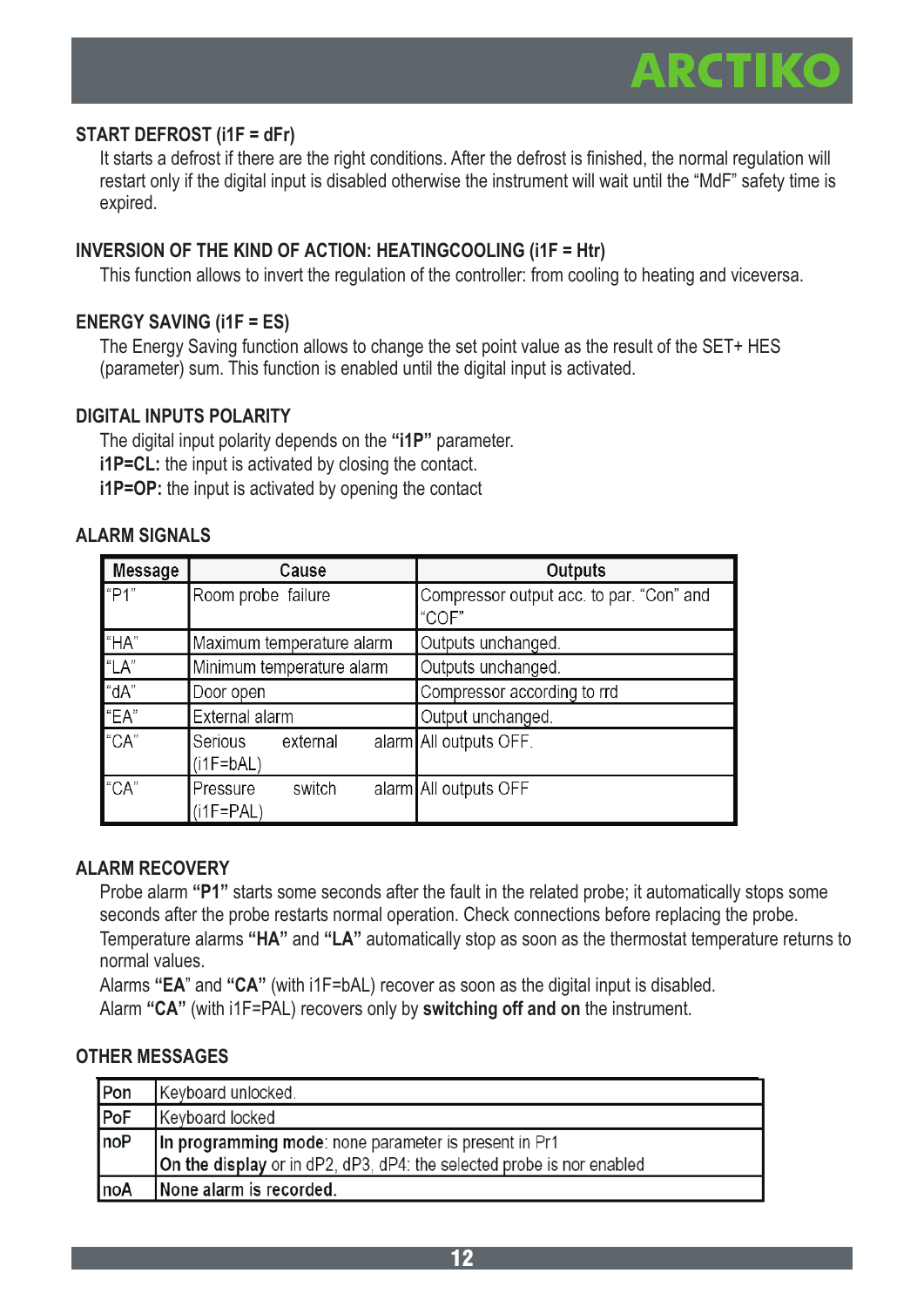

#### **CONNECTIONS XR30CX: 20A COMPRESSOR**



**12Vac/dc supply: connect to the terminals 7 and 8. 24Vac/dc supply: connect to the terminals 7 and 8. 120Vac supply: connect to the terminals 7 and 8.**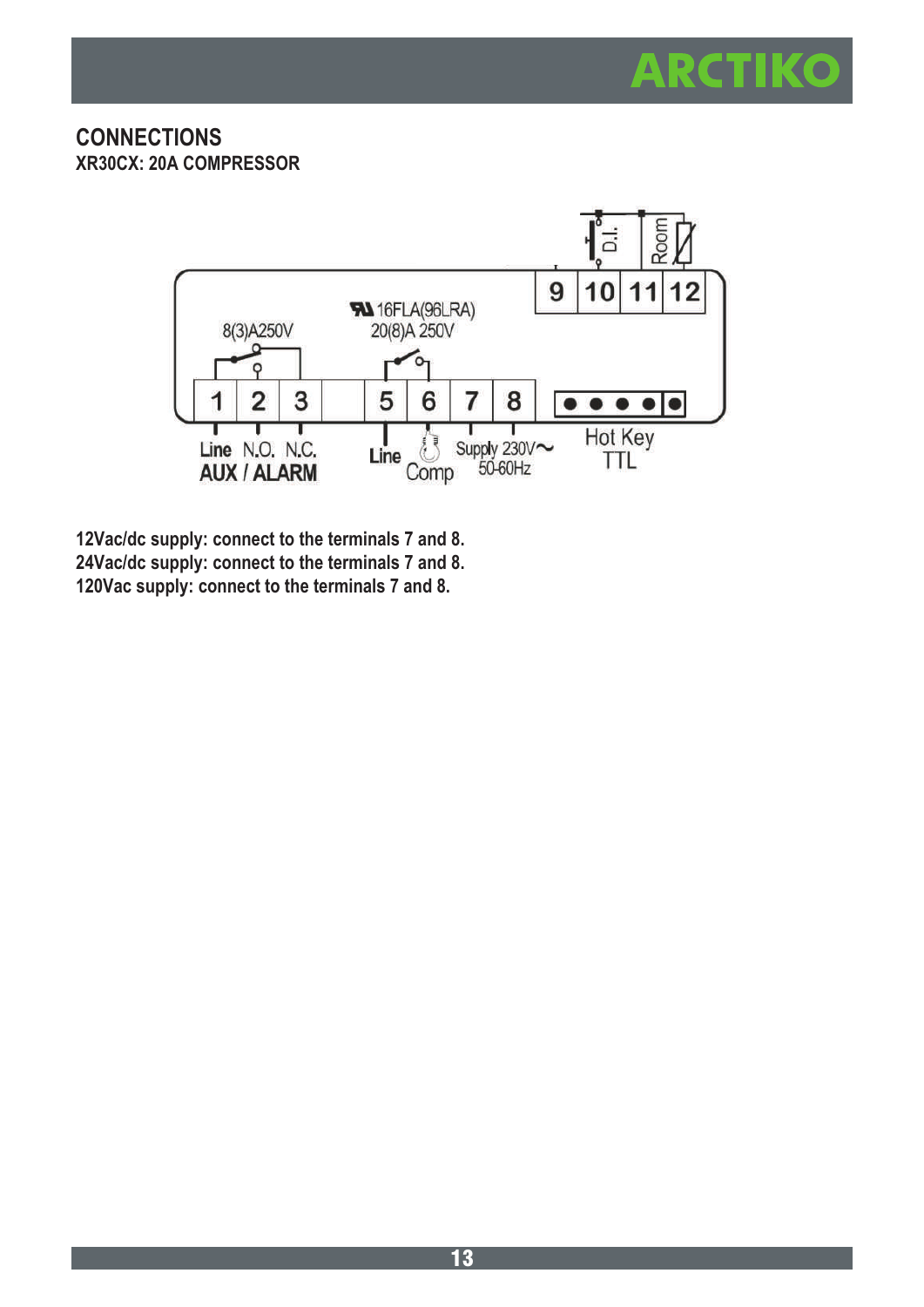# **DEFAULT SETTING VALUES**

| Label             | Name                                                                      | Range                                                                    | Set point                    | Pr 1/2          |
|-------------------|---------------------------------------------------------------------------|--------------------------------------------------------------------------|------------------------------|-----------------|
| Set               | Set point                                                                 | $LS + US$                                                                | $-62$                        |                 |
| Hv                | Differential                                                              | $0,1-25,5°C/1+255°C$                                                     | $\mathbf{1}$                 | Pr1             |
| LS                | Minimum set point                                                         | $-50^{\circ}$ C $\div$ SET/-58 $^{\circ}$ F $\div$ SET                   | $-63$                        | Pr2             |
| <b>US</b>         | Maximum set point                                                         | SET÷110°C/SET÷230°F                                                      | $-30$                        | Pr2             |
| Ot                | Thermostat probe calibration                                              | $-12 \div 12$ °C/-120÷120°F                                              | $\mathbf{0}$                 | Pr1             |
| OdS               | Outputs delay at start up                                                 | $0+255$ min                                                              | $\theta$                     | Pr2             |
| AC                | Anti-short cycle delay                                                    | $0+50$ min                                                               | 5                            | Pr1             |
| CCt               | Continuous cycle duration                                                 | $0.0 \div 24.0 h$                                                        | $\theta$                     | Pr <sub>2</sub> |
| <b>CCS</b>        | Set point for continuous cycle                                            | $(-55.0 \div 150.0^{\circ}C) (-67 \div 302^{\circ}F)$                    | $-62$                        | Pr <sub>2</sub> |
| $\mathbf{Con}$    | Compressor ON time with faulty probe                                      | $0+255$ min                                                              | 60                           | Pr <sub>2</sub> |
| <b>COF</b>        | Compressor OFF time with faulty probe                                     | $\div 255$ min                                                           | 5                            | Pr2             |
| <b>CH</b>         | Kind of action                                                            | CL=cooling; Ht=heating                                                   | Cl                           | Pr1             |
| CF                | Temperature measurement unit                                              | $^{\circ}C \div ^{\circ}F$                                               | $\rm ^{\circ}C$              | Pr2             |
| rES               | Resolution                                                                | In=integer; dE=dec.point                                                 | in                           | Pr1             |
| dLy               | Display temperature delay                                                 | $0+20.0$ min (10sec.)                                                    | $\mathbf{0}$                 | Pr <sub>2</sub> |
| IdF               | Interval between defrost cycles                                           | $1 \div 120$ ore                                                         | $\mathbf{0}$                 | Pr1             |
| <b>MdF</b>        | (Maximum) length for defrost                                              | $0+255$ min                                                              | $\mathbf{0}$                 | Pr1             |
| dFd               | Displaying duing defrost                                                  | rt, it, Set, DEF                                                         | rt                           | Pr2             |
| dAd               | MAX display delay after defrost                                           | $0+255$ min                                                              | $\theta$                     | Pr2             |
| ALc               | Temperature alarms configuration                                          | rE=related to set; Ab=absolute                                           | rE                           | Pr <sub>2</sub> |
| <b>ALU</b>        | Maximum temperature alarm                                                 | Set ÷110.0°C; Set ÷230°F                                                 | 15                           | Pr1             |
| <b>ALL</b>        | Minimum temperature alarm                                                 | -50.0°C÷Set/-58°F÷Set                                                    | $-50.0$                      | Pr1             |
| <b>AFH</b>        | Differential for temperature alarm                                        | $(0.1^{\circ}C \div 25.5^{\circ}C)(1^{\circ}F \div 45^{\circ}F)$         | $\mathbf{1}$                 | Pr2             |
|                   | recovery                                                                  |                                                                          |                              |                 |
| <b>ALd</b>        | Temperature alarm delay                                                   | $0+255$ min                                                              | $\mathbf{0}$                 | Pr2             |
| dAo               | Delay of temperature alarm at start up                                    | $0 + 23h e 50'$                                                          | $\mathbf{0}$                 | Pr2             |
| tbA               | Alarm relay disabling                                                     | n=no; y=yes                                                              | y                            | Pr <sub>2</sub> |
| Aro               | Alarm relay activation with power failure                                 | $n(0) - y(1)$                                                            | y                            | Pr <sub>2</sub> |
| <b>ALF</b>        | Alarm relay activation for all the alarms                                 | $n(0) - y(1)$                                                            | y                            | Pr2             |
| bon               | Time of buzzer restart after muting, in                                   | $0 \div 30$ (min)                                                        | 30                           | Pr2             |
|                   | case of alarm duration                                                    |                                                                          |                              |                 |
| AoP               | Alarm relay polarity (0A1=ALr)                                            | oP; cL                                                                   | cL                           | Pr <sub>2</sub> |
| i1P               | Digital input polarity                                                    | oP=opening; cL=closing                                                   | cL                           | Pr1             |
| i1F               | Digital input configuration                                               | EAL, bAL, PAL, dor; dEF; Htr,                                            | <b>AUS</b>                   | Pr1             |
|                   |                                                                           | <b>AUS</b>                                                               |                              |                 |
| did<br>nPS        | Digital input alarm delay<br>Number of activation of pressure switch      | $0+255$ min<br>0:15                                                      | 15                           | Pr1             |
|                   |                                                                           |                                                                          | 15                           | Pr2             |
| odc               | Compress status when open door<br>Regulation restart with door open alarm | No; Fan;CPr;F C                                                          | no                           | Pr2<br>Pr2      |
| rrd               | Differential for Energy Saving                                            | $n - y$<br>$(-30^{\circ}C - 30^{\circ}C)$ $(-54^{\circ}F - 54^{\circ}F)$ | y                            |                 |
| <b>HES</b><br>Adr | Serial address                                                            | $0 + 247$                                                                | $\mathbf{1}$<br>$\mathbf{1}$ | Pr2<br>Pr2      |
| PbC               | Kind of probe                                                             | Ptc; ntc                                                                 | Pt1                          | Pr2             |
| onF               | On/off key enabling                                                       | Nu, oFF; ES                                                              | <b>OFF</b>                   | Pr2             |
|                   | Real set point value                                                      |                                                                          |                              |                 |
| rSE<br>rEL        | Software release                                                          | Actual set                                                               | $---$<br>$\overline{a}$      | Pr2<br>Pr2      |
|                   |                                                                           |                                                                          |                              |                 |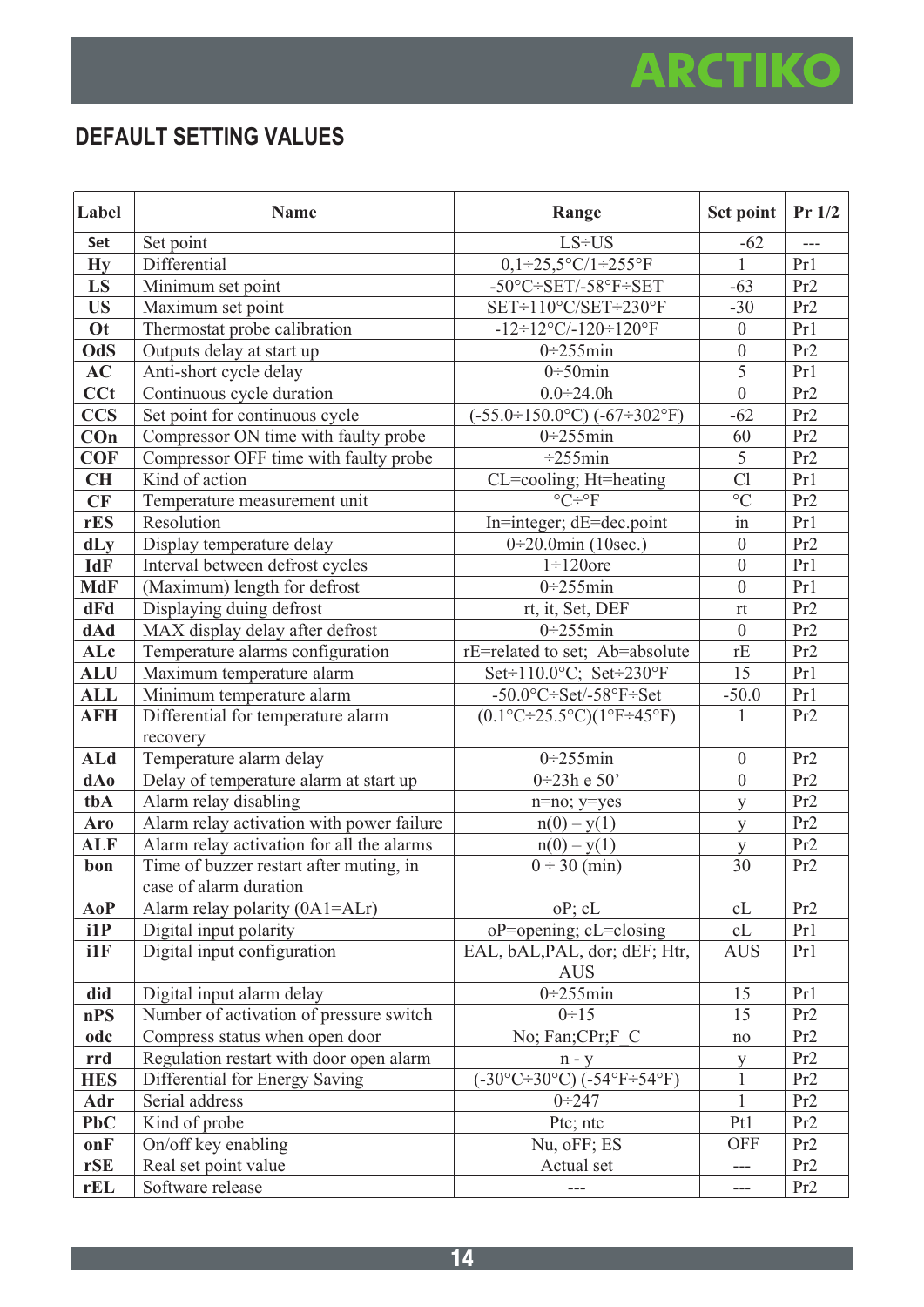# ARCTIK

### **Cleaning and Maintenance of the Freezer**

- 1. Ice on the inside of the box should be removed as required, as it reduces the cooling capacity! Take the contents out of the freezer. Pull out the plug and leave the lid open until the ice can be removed. (Remember safety gloves).
- 2. Dry the inner container with a cloth until it is not damp any longer!
- 3. Clean the outside of the freezer with a damp cloth. Be careful not to get damp (water) on the electrical parts, or water into the vent holes, as water and damp may damage the electrical parts and cause the freezer to short-circuit!
- 4. The ice formed on the inside of the lid should be removed with a wooden/plastic scraper. This ice will build up because of the low temperatures inside the box, and if it is not removed it will cause the lid to open.
- 5. Use authorised cleaning products. The use of alcohol, dissolvents and alkaline cleaning agents is prohibited.
- 6. Clean the vent holes on the rear condenser with a vacuum cleaner at least once a year (see the sketches).

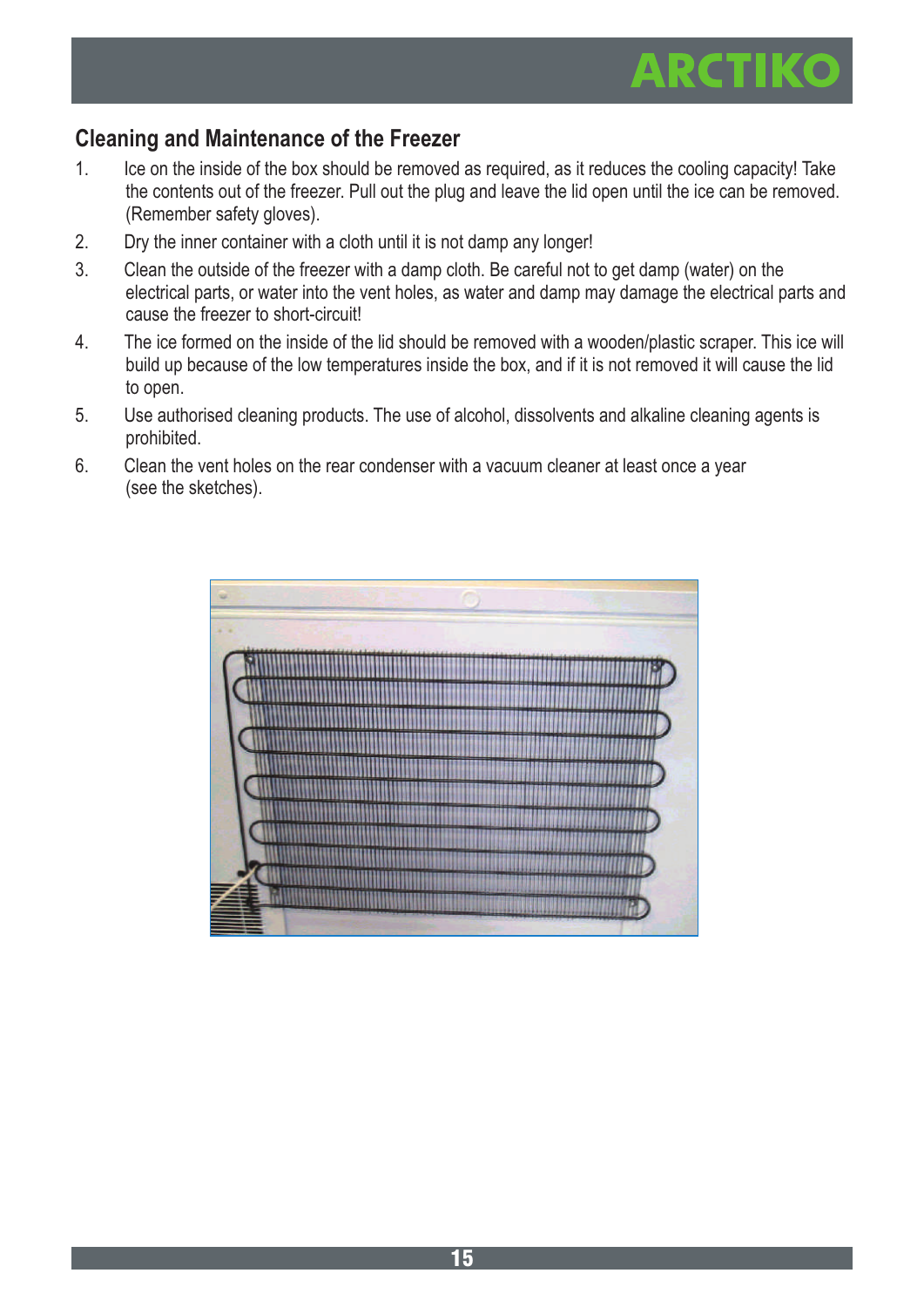

### **Relocating or Moving the Freezer**

Never leave the freezer to others without instructing these people in its use and the safety regulations described in the operating instructions. Always let an authorised electrician install the freezer. (Remember to wait for one hour before restarting it).

If the freezer and its electrical parts are reconstructed, the guarantee and safety regulations shall cease to apply.

If the freezer does not work: call an authorised servicing engineer!

Contact the distributor or an authorised service repair shop!

#### **Disposing of the Freezer**

To prevent harmful environmental effects, contact the distributor and ask where the freezer should be delivered.

Remove the locking function so that children cannot be locked in the freezer whilst playing.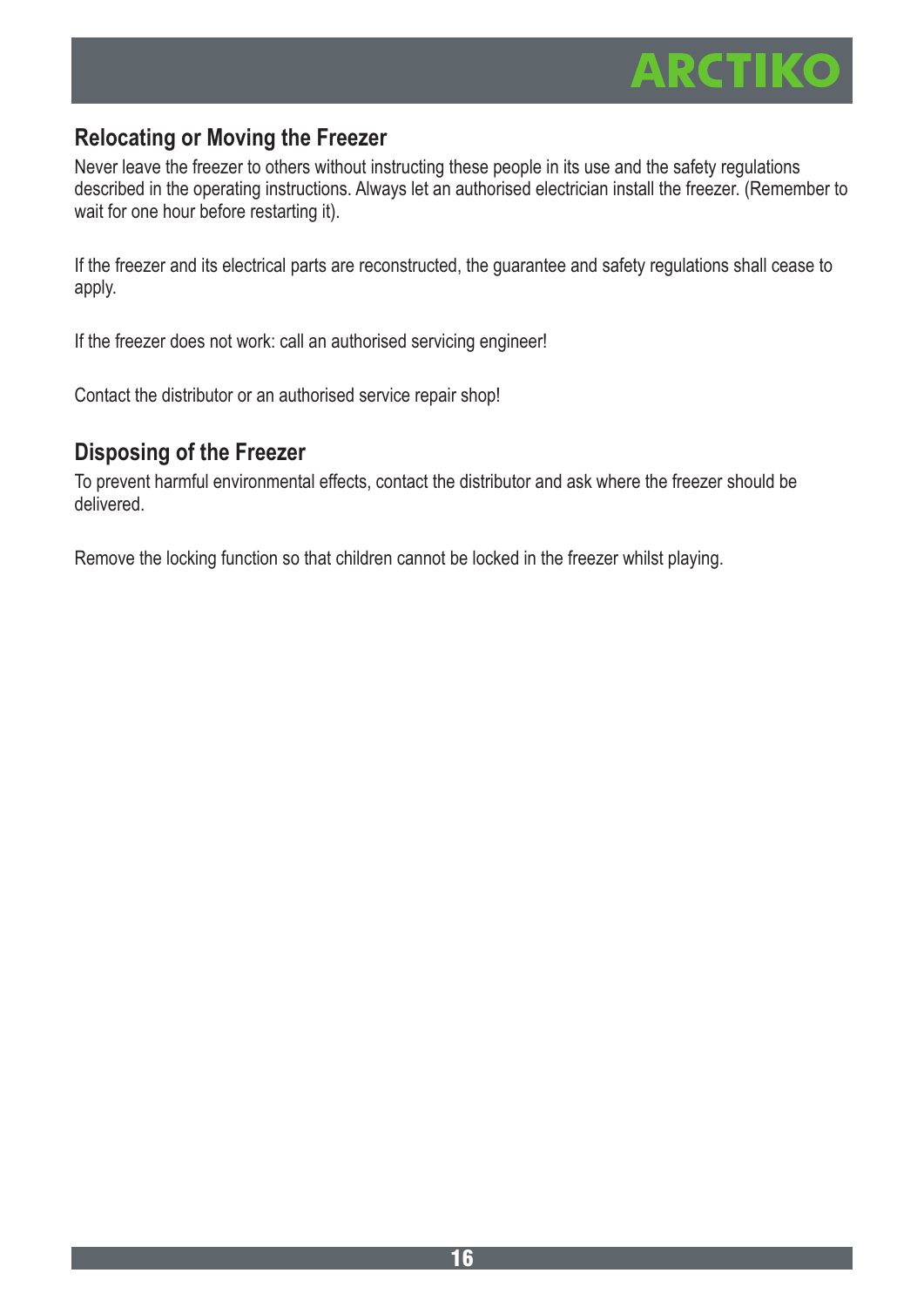

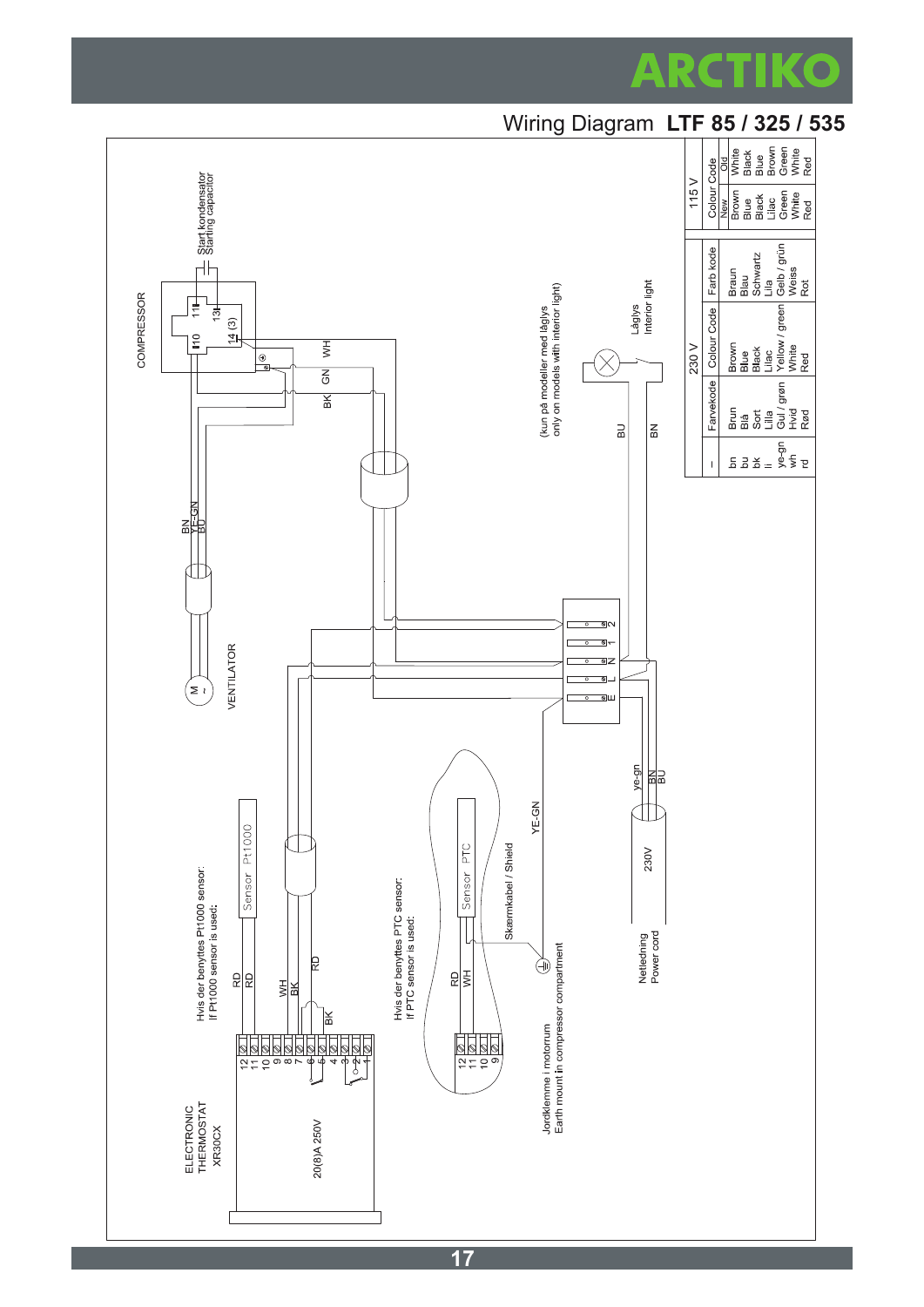

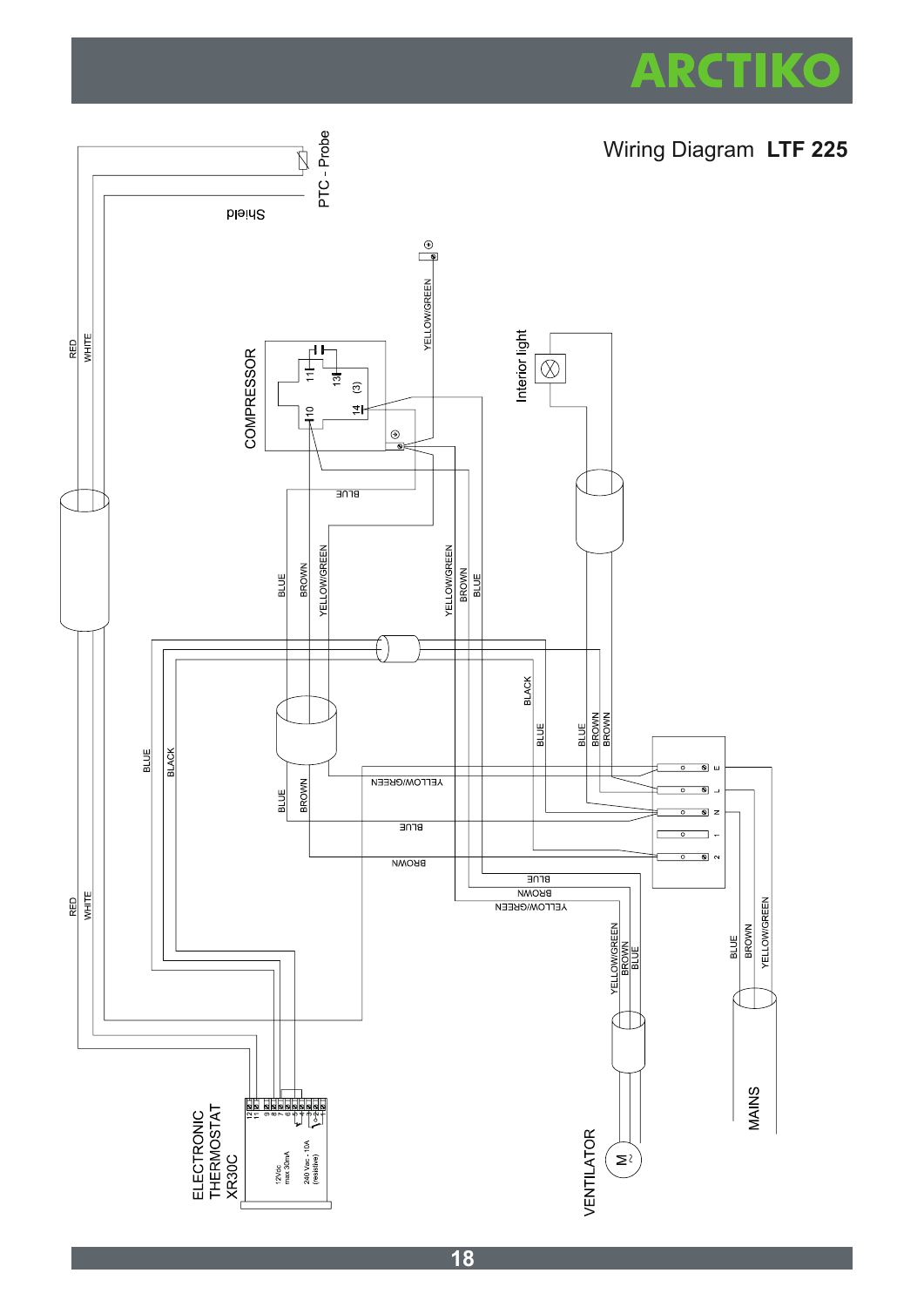

# Wiring Diagram **LTF 425**